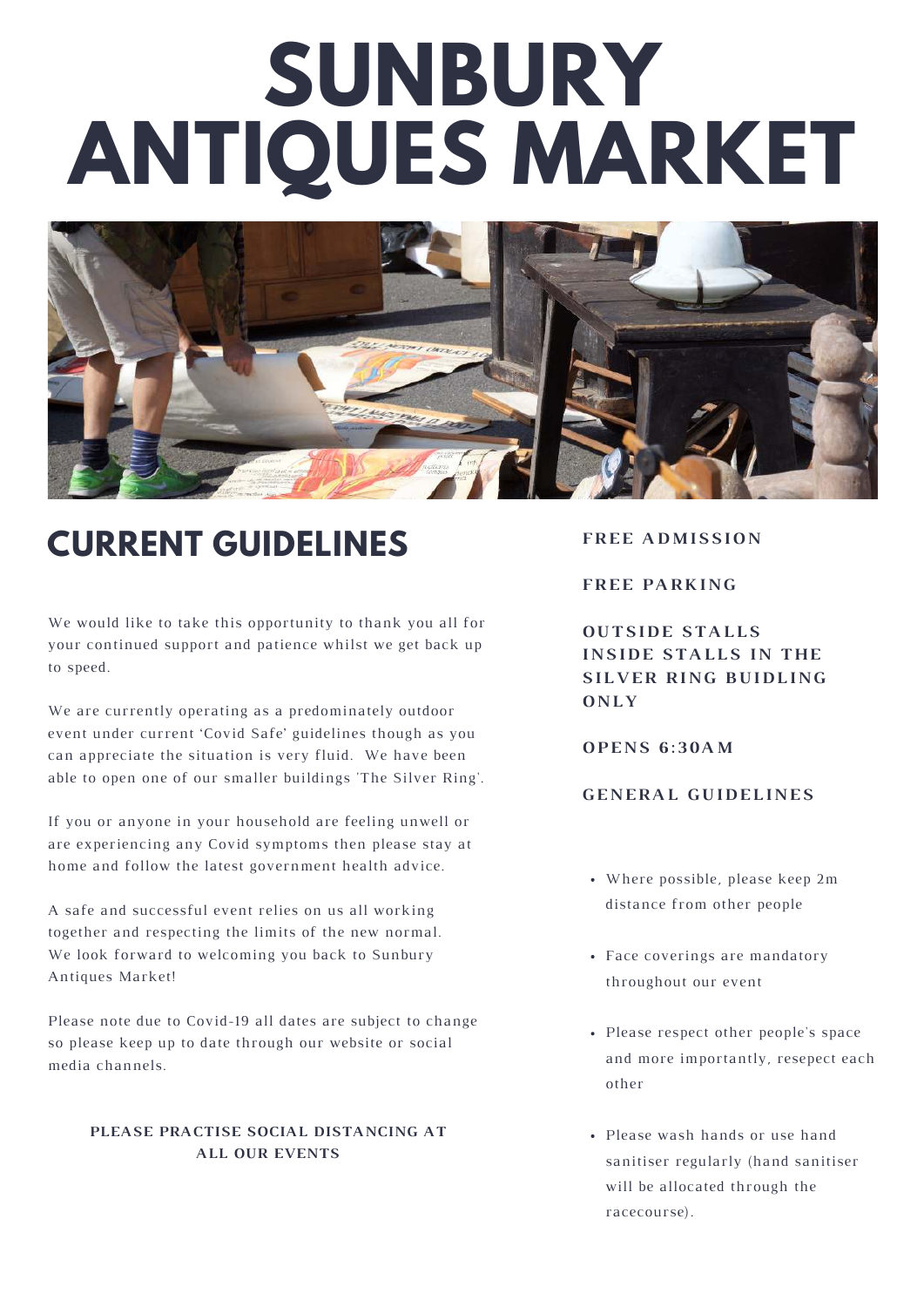

## **Buyers**

Please note these are temporary measures that have had to be put in place for us to be able to run a safe fair following the current government guidelines. We hope to adapt these measures accordingly, when we are able to do so.

If you have any questions or queries regarding attending the event then please do not heisitate to contact us on 01932 230 946 to discuss further.

Please note these guidelines are subject to change so please keep up to date though our website and social media channels.

Due to current restrictions in place at the racecourse cash machines will not be in service.

### **PLEASE PRACTISE SOCIAL DISTANCING AT ALL OUR EVENTS**

#### **BUYER GUIDELINES**

- Please arrive as close to, but not before, our 6:30am opening time
- Overnight parking is not permitted on site
- Buyer entry & parking will be through the Main Entrance & Gate 6
- Main Entrance & Gate 6 Prior to entry into the fair a queuing system will be in operation for pedestrians. Please allow 2m spacing between each other
- Please make sure you have downloaded the NHS Test & Trace app to scan upon entry or completed the Manual Form & deposited it in the drop box at the entrance
- Please be patient as we will be monitoring buyer entry and exit numbers throughout the day
- Please only pick up items that you wish to purchase
- Please do not crowd around stalls
- Should you need to return to your vehicle and come back in please collect a pass from our stewards at the entrance/exit
- Toilets will be open at either end of the Silver Grandstand with a one way entrance and exit system
- The Silver Ring building has a one way system in place.